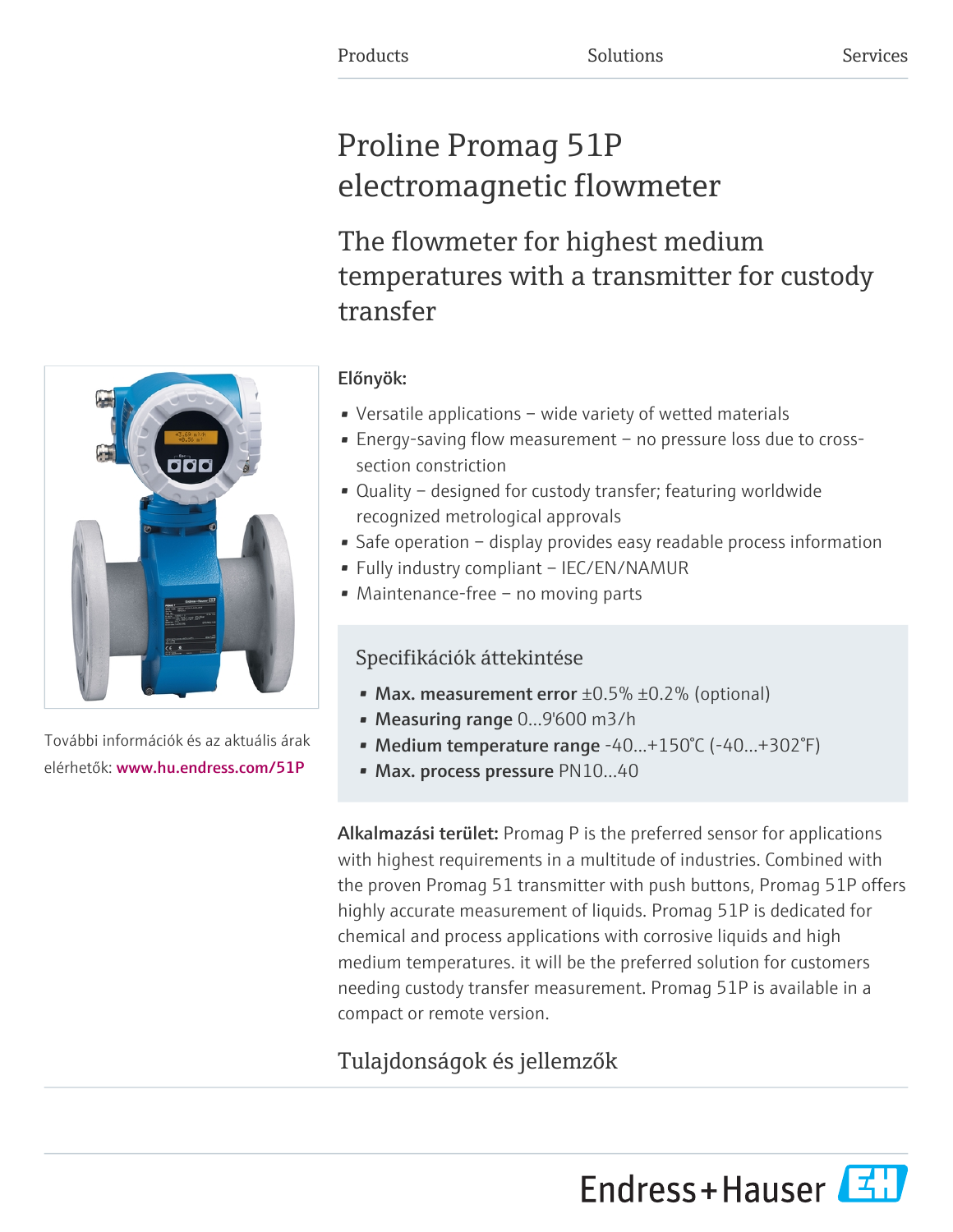### Liquids Mérési elv

Electromagnetic

#### Product headline

The flowmeter for highest medium temperatures with a transmitter for custody transfer. Dedicated for chemical and process applications with corrosive liquids and high medium temperatures.

#### Sensor features

Versatile applications – wide variety of wetted materials. Energy - saving flow measurement – no pressure loss due to cross - section constriction. Maintenance - free – no moving parts. Nominal diameter: max. DN 600 (24"). All common Ex approvals.

#### Transmitter features

Quality – designed for custody transfer; featuring worldwide recognized metrological approvals. Safe operation – display provides easy readable process information. Fully industry compliant – IEC/EN/NAMUR. Transmitter certified to MI - 001. Device in compact or remote version.

#### Nominal diameter range

DN 15...600 1/2"...24"

#### Max. measurement error

 $±0.5%$ ±0.2% (optional)

#### Measuring range

0...9'600 m3/h

#### Max. process pressure

PN10...40

#### Medium temperature range

 $-40...+150°C$ (-40...+302°F)